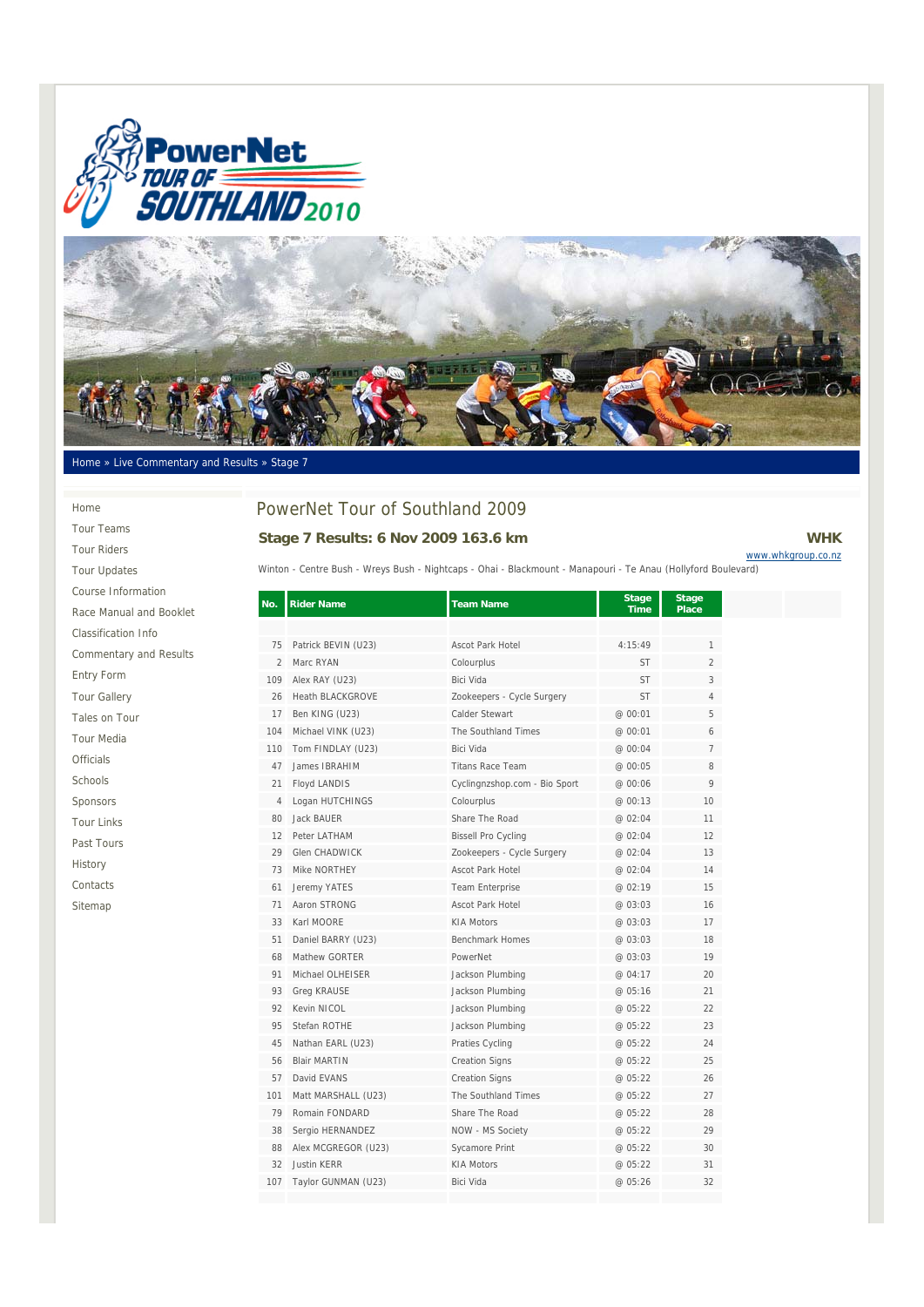| 16             | Mark LANGLANDS          | Calder Stewart                 | @ 05:26   | 33 |
|----------------|-------------------------|--------------------------------|-----------|----|
| 72             | Wade MANGHAM (U23)      | Ascot Park Hotel               | @ 05:26   | 34 |
| 74             | Brad CARTER (U23)       | Ascot Park Hotel               | @ 05:28   | 35 |
| 28             | Westley GOUGH (U23)     | Zookeepers - Cycle Surgery     | @ 05:28   | 36 |
| 3              | Jesse SERGENT (U23)     | Colourplus                     | @ 05:28   | 37 |
| 108            | Carl WILLIAMS           | <b>Bici Vida</b>               | @ 05:29   | 38 |
| 11             | Jeremy VENNELL          | <b>Bissell Pro Cycling</b>     | @ 05:29   | 39 |
| 31             | Robin REID              | <b>KIA Motors</b>              | @ 05:29   | 40 |
| 90             | Sheldon GORTER (U23)    | Sycamore Print                 | @ 05:29   | 41 |
| 27             | Sam BEWLEY              | Zookeepers - Cycle Surgery     | @ 05:37   | 42 |
| 81             | <b>Brent ALLNUTT</b>    | Placemakers                    | @ 09:25   | 43 |
| 30             | Hamish BOND             | Zookeepers - Cycle Surgery     | @ 09:29   | 44 |
| 54             | Leon HEXTALL (U23)      | <b>Benchmark Homes</b>         | @ 09:33   | 45 |
| 19             | Paul ODLIN              | Calder Stewart                 | @ 09:33   | 46 |
| 22             | Nico DE JONG            | Cyclingnzshop.com - Bio Sport  | @ 09:33   | 47 |
| 44             | Joshua CHUGG            | Praties Cycling                | @ 09:33   | 48 |
| 62             | Michael TORCKLER        | Team Enterprise                | @ 09:33   | 49 |
| 18             | <b>Brad HALL</b>        | Calder Stewart                 | @ 09:33   | 50 |
| 23             | <b>Nick LOVEGROVE</b>   | Cyclingnzshop.com - Bio Sport  | @ 09:33   | 51 |
| 34             | Shem ROGER (U23)        | <b>KIA Motors</b>              | @ 09:33   | 52 |
| 66             | Michael STALLARD        | PowerNet                       | @ 09:33   | 53 |
| 123            | Andy HAGAN              | <b>Energy Smart</b>            | @ 09:33   | 54 |
| 85             | Logan CALDER            | Placemakers                    | @ 15:35   | 55 |
| 76             | Karl MURRAY             | Share The Road                 | @ 15:35   | 56 |
| 55             | Matt SILLARS            | Benchmark Homes                | @ 15:35   | 57 |
| 102            | Hamish PRESBURY (U23)   | The Southland Times            | @ 15:35   | 58 |
| 25             | Jamie WHYTE             | Cyclingnzshop.com - Bio Sport  | @ 15:35   | 59 |
| 46             | Samuel WHITMITZ         | <b>Titans Race Team</b>        | @ 15:35   | 60 |
| 120            | Simon CROOM             | South West Helicopters         | @ 15:35   | 61 |
| 115            | Simon BROWN             | Southern Institute of Technolo | gy@ 15:35 | 62 |
| 113            | Matt HINTON             | Southern Institute of Technolo | gy@ 15:35 | 63 |
| 111            | Mike HENTON             | Southern Institute of Technolo | gy@ 15:35 | 64 |
| 89             | Rod WEINBERG            | Sycamore Print                 | @ 15:35   | 65 |
| 70             | Chris MACIC (U23)       | PowerNet                       | @ 15:35   | 66 |
| 84             | Jason BARLOW            | Placemakers                    | @15:35    | 67 |
| 53             | James MCCOY (U23)       | Benchmark Homes                | @ 15:35   | 68 |
| 105            | Sam STEELE (U23)        | The Southland Times            | @ 15:35   | 69 |
| 20             | Douglas REPACHOLI (U23) | Calder Stewart                 | @ 15:35   | 70 |
| 42             | Jason RIGG              | Praties Cycling                | @ 15:35   | 71 |
| 59             | David TRFACFY           | <b>Creation Signs</b>          | @ 15:35   | 72 |
| 40             | Corey FARRELL (U23)     | NOW - MS Society               | @ 15:35   | 73 |
| $7\phantom{.}$ | Hayden GODFREY          | Subway-Avanti                  | @ 15:35   | 74 |
| 9              | Joseph COOPER           | Subway-Avanti                  | @ 15:35   | 75 |
| 100            | David AYRE              | Winton's Middle Pub            | @ 15:35   | 76 |
| 65             | Josh BROWN (U23)        | <b>Team Enterprise</b>         | @ 15:35   | 77 |
| 6              | Gordon MCCAULEY         | Subway-Avanti                  | @ 26:35   | 78 |
| 14             | Omer KEM                | <b>Bissell Pro Cycling</b>     | @ 28:00   | 79 |
| 15             | Cody O'REILLY           | <b>Bissell Pro Cycling</b>     | @ 28:00   | 80 |
| 121            | Jonathon ATKINSON       | <b>Energy Smart</b>            | @ 47:23   | 81 |
| 125            | Johno GEE               | <b>Energy Smart</b>            | @ 47:23   | 82 |
| 58             | Alex MALONE             | <b>Creation Signs</b>          | @ 47:23   | 83 |
| 10             | Josh ENGLAND            | Subway-Avanti                  | @ 48:25   | 84 |
| 24             | Jeremy MEECH            | Cyclingnzshop.com - Bio Sport  | @ 48:25   | 85 |
| 35             | George BENNETT (U23)    | <b>KIA Motors</b>              | @ 48:25   | 86 |
| 41             | Kyle MARWOOD            | Praties Cycling                | @ 48:25   | 87 |
| 60             | Hayden KEGG             | <b>Creation Signs</b>          | @ 48:25   | 88 |
| 64             | Alasdair DEMPSEY        | Team Enterprise                | @ 48:25   | 89 |
| 67             | Russell GILL            | PowerNet                       | @ 48:25   | 90 |
| 77             | Matt GILBERT            | Share The Road                 | @ 48:25   | 91 |
| 106            | Scott WILDER            | Bici Vida                      | @ 48:25   | 92 |
| 117            | Travis KANE             | South West Helicopters         | @ 48:25   | 93 |
| 122            | Lee EVANS (U23)         | <b>Energy Smart</b>            | @ 48:25   | 94 |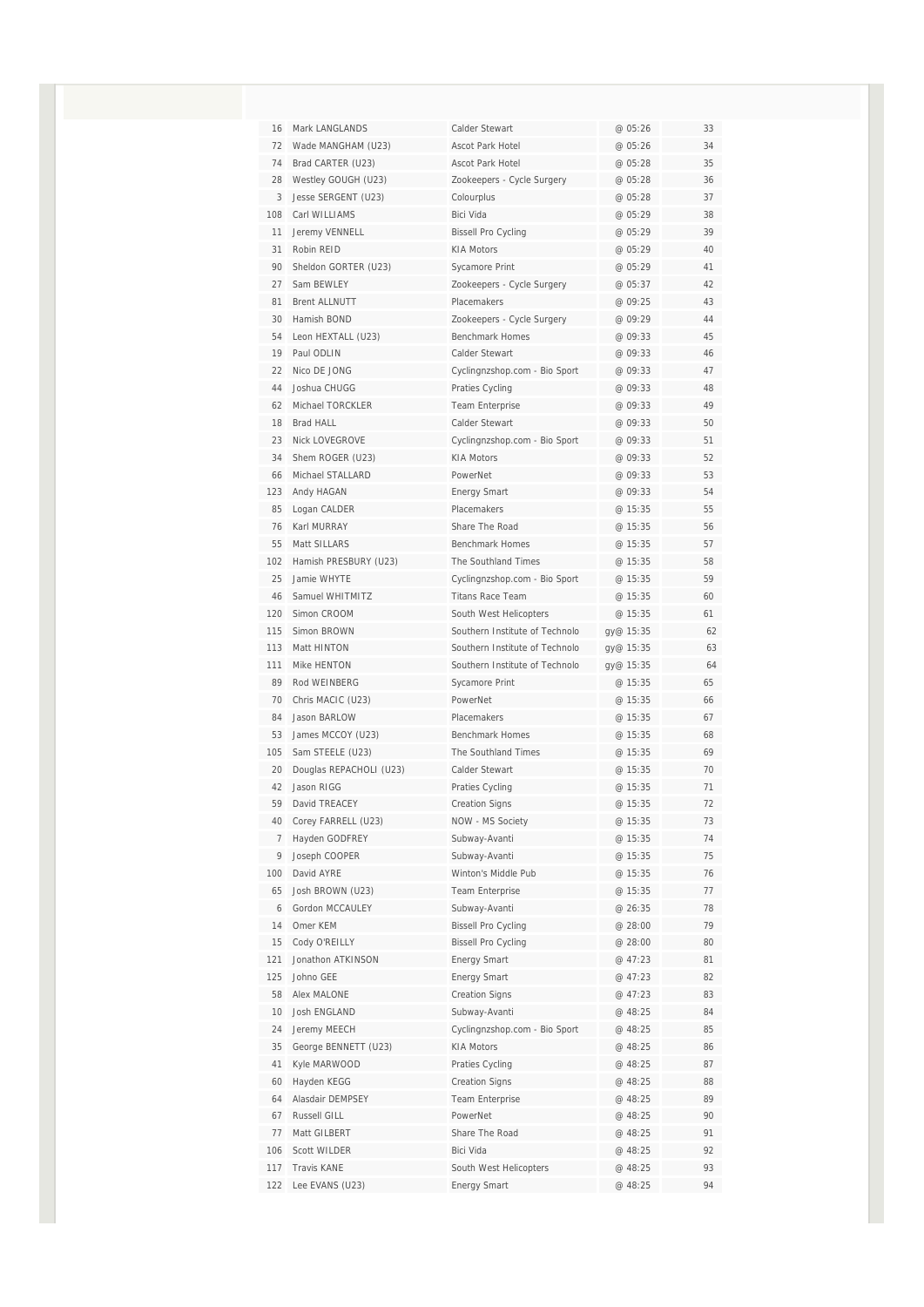**Web Design by Flatout © 2009** 

| 98  | Thomas HUBBARD (U23) | Winton's Middle Pub     | @54:06     | 95       |
|-----|----------------------|-------------------------|------------|----------|
| 124 | Chris KFNDALL        | <b>Energy Smart</b>     | @54:06     | 96       |
| 118 | Andrew BALLANTYNF    | South West Helicopters  | @54:06     | 97       |
| 48  | Latham CROFT         | <b>Titans Race Team</b> | @54:06     | 98       |
| 63  | William ALFXANDER    | <b>Team Enterprise</b>  | @54:06     | 99       |
| 86  | Kevin O'DONNELL      | Sycamore Print          | @54:06     | 100      |
| 8   | Fric DROWFR          | Subway-Avanti           | <b>DNF</b> | $\Omega$ |
| 82  | Logan MORT (U23)     | Placemakers             | <b>DNS</b> | $\Omega$ |
|     |                      |                         |            |          |

Live data provided by PowerNet Limited. Results data generated from SportCalc (www.sportcalc.co.nz)

## **PowerNet General Classification (After stage 7)**

| No.            | <b>Rider Name</b>       | <b>Team Name</b>              | G C<br>Time | G C<br><b>Place</b> | <b>Bonus</b> | Penalty |
|----------------|-------------------------|-------------------------------|-------------|---------------------|--------------|---------|
|                |                         |                               |             |                     |              |         |
| 26             | <b>Heath BLACKGROVE</b> | Zookeepers - Cycle Surgery    | 18:41:09    | 1                   | 00:04        |         |
| $\overline{2}$ | Marc RYAN               | Colourplus                    | @ 00:11     | $\overline{2}$      | 00:06        |         |
| 80             | Jack BAUER              | Share The Road                | @ 01:07     | 3                   | 00:08        |         |
| 110            | Tom FINDLAY (U23)       | Bici Vida                     | @ 01:13     | $\sqrt{4}$          | 00:06        |         |
| 12             | Peter LATHAM            | <b>Bissell Pro Cycling</b>    | @ 01:32     | 5                   | 00:07        |         |
| 29             | Glen CHADWICK           | Zookeepers - Cycle Surgery    | @ 03:51     | 6                   | 00:02        |         |
| 11             | Jeremy VENNELL          | <b>Bissell Pro Cycling</b>    | @ 04:59     | 7                   |              |         |
| 17             | Ben KING (U23)          | Calder Stewart                | @ 05:19     | 8                   | 00:03        |         |
| 71             | Aaron STRONG            | <b>Ascot Park Hotel</b>       | @ 09:11     | 9                   | 00:07        |         |
| 61             | Jeremy YATES            | Team Enterprise               | @ 09:14     | 10                  | 00:10        |         |
| 109            | Alex RAY (U23)          | Bici Vida                     | @ 10:20     | 11                  | 00:04        |         |
| 104            | Michael VINK (U23)      | The Southland Times           | @ 10:32     | 12                  | 00:02        |         |
| 79             | Romain FONDARD          | Share The Road                | @ 11:46     | 13                  | 00:03        |         |
| 21             | <b>Floyd LANDIS</b>     | Cyclingnzshop.com - Bio Sport | @ 11:56     | 14                  |              |         |
| 68             | Mathew GORTER           | PowerNet                      | @ 12:05     | 15                  | 00:02        |         |
| 33             | Karl MOORE              | <b>KIA Motors</b>             | @ 12:38     | 16                  |              |         |
| 51             | Daniel BARRY (U23)      | <b>Benchmark Homes</b>        | @ 12:39     | 17                  |              |         |
| 91             | Michael OLHEISER        | Jackson Plumbing              | @ 13:13     | 18                  |              |         |
| 73             | Mike NORTHEY            | Ascot Park Hotel              | @ 14:32     | 19                  |              |         |
| 75             | Patrick BEVIN (U23)     | Ascot Park Hotel              | @ 14:42     | 20                  | 00:27        |         |
| 56             | <b>Blair MARTIN</b>     | <b>Creation Signs</b>         | @ 14:58     | 21                  |              |         |
| 101            | Matt MARSHALL (U23)     | The Southland Times           | @ 15:16     | 22                  |              |         |
| 28             | Westley GOUGH (U23)     | Zookeepers - Cycle Surgery    | @ 16:16     | 23                  |              |         |
| 32             | <b>Justin KERR</b>      | <b>KIA Motors</b>             | @ 16:22     | 24                  |              |         |
| 3              | Jesse SERGENT (U23)     | Colourplus                    | @ 16:25     | 25                  |              |         |
| 107            | Taylor GUNMAN (U23)     | Bici Vida                     | @ 16:57     | 26                  |              |         |
| 72             | Wade MANGHAM (U23)      | Ascot Park Hotel              | @ 17:19     | 27                  | 00:04        |         |
| 38             | Sergio HERNANDEZ        | NOW - MS Society              | @ 17:22     | 28                  | 00:01        |         |
| 47             | James IBRAHIM           | <b>Titans Race Team</b>       | @ 17:39     | 29                  |              |         |
| 45             | Nathan EARL (U23)       | Praties Cycling               | @ 17:44     | 30                  |              |         |
| 9              | Joseph COOPER           | Subway-Avanti                 | @ 19:20     | 31                  |              |         |
| 31             | Robin REID              | <b>KIA Motors</b>             | @ 19:42     | 32                  |              |         |
| 16             | Mark LANGLANDS          | Calder Stewart                | @ 19:58     | 33                  | 00:04        |         |
| 81             | <b>Brent ALLNUTT</b>    | Placemakers                   | @ 20:39     | 34                  |              |         |
| 34             | Shem ROGER (U23)        | <b>KIA Motors</b>             | @ 20:49     | 35                  |              |         |
| 93             | Greg KRAUSE             | Jackson Plumbing              | @ 21:16     | 36                  |              |         |
| $\overline{4}$ | Logan HUTCHINGS         | Colourplus                    | @ 21:25     | 37                  | 00:10        |         |
| 18             | <b>Brad HALL</b>        | Calder Stewart                | @ 21:33     | 38                  |              |         |
| 88             | Alex MCGREGOR (U23)     | Sycamore Print                | @ 21:57     | 39                  |              |         |
| 44             | Joshua CHUGG            | Praties Cycling               | @ 22:44     | 40                  |              |         |
| 57             | David EVANS             | <b>Creation Signs</b>         | @ 23:11     | 41                  |              |         |
| 27             | Sam BEWLEY              | Zookeepers - Cycle Surgery    | @ 23:23     | 42                  |              |         |
| 54             | Leon HEXTALL (U23)      | Benchmark Homes               | @ 23:42     | 43                  |              |         |
| 19             | Paul ODLIN              | Calder Stewart                | @ 24:02     | 44                  | 00:09        |         |
| 95             | Stefan ROTHE            | Jackson Plumbing              | @ 25:05     | 45                  |              |         |
| 92             | Kevin NICOL             | Jackson Plumbing              | @ 25:40     | 46                  |              |         |
| 6              | Gordon MCCAULEY         | Subway-Avanti                 | @ 27:34     | 47                  | 00:06        |         |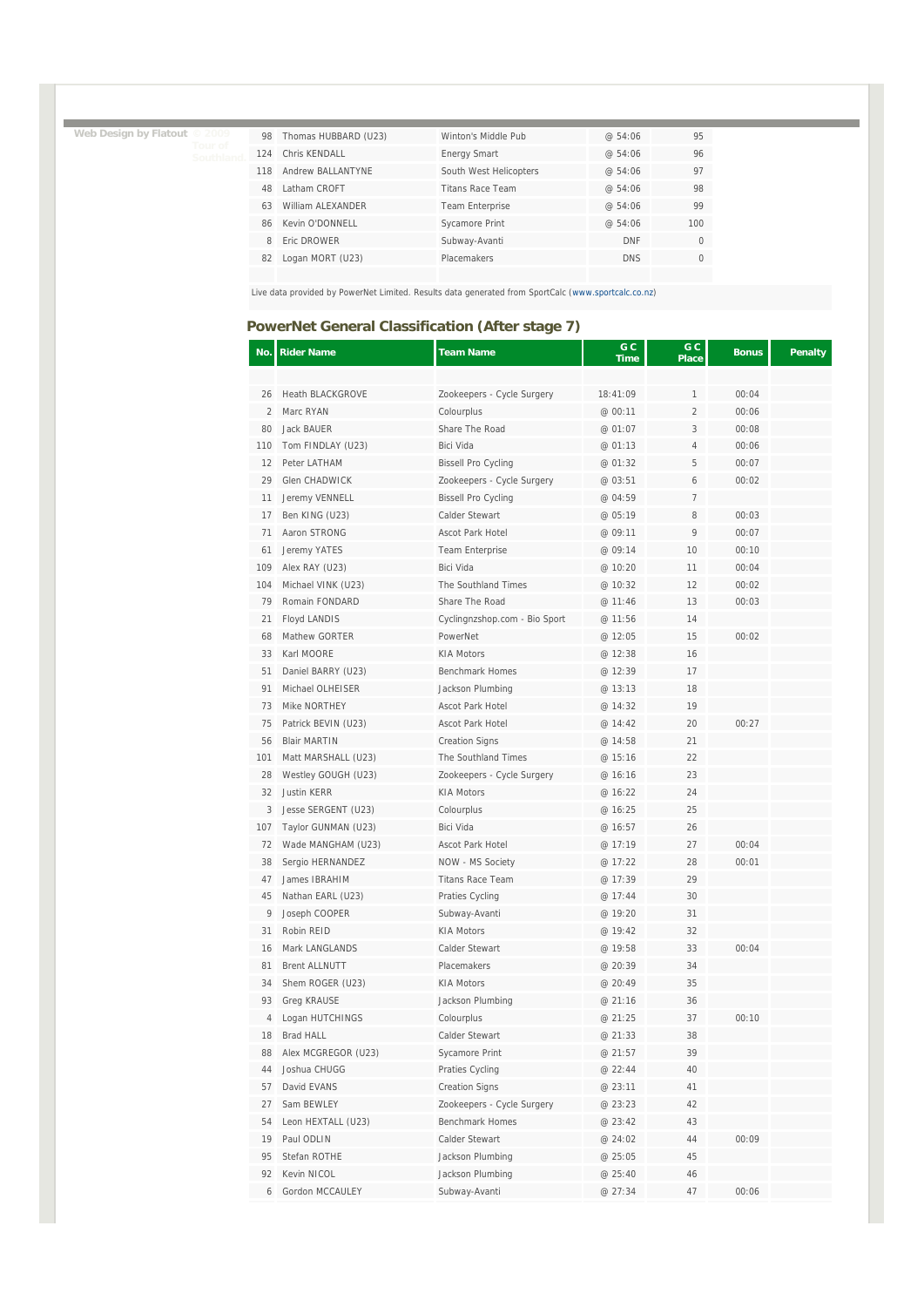| 22             | Nico DF JONG            | Cyclingnzshop.com - Bio Sport  | @ 27:35     | 48  |       |  |
|----------------|-------------------------|--------------------------------|-------------|-----|-------|--|
| 108            | Carl WILLIAMS           | Bici Vida                      | @ 31:12     | 49  |       |  |
| 20             | Douglas REPACHOLI (U23) | Calder Stewart                 | @ 32:27     | 50  |       |  |
| 90             | Sheldon GORTER (U23)    | Sycamore Print                 | @ 36:11     | 51  |       |  |
| 65             | Josh BROWN (U23)        | <b>Team Enterprise</b>         | @ 36:20     | 52  |       |  |
| 70             | Chris MACIC (U23)       | PowerNet                       | @ 36:31     | 53  |       |  |
| 25             | Jamie WHYTE             | Cyclingnzshop.com - Bio Sport  | @ 38:00     | 54  |       |  |
| 105            | Sam STEELE (U23)        | The Southland Times            | @ 38:09     | 55  |       |  |
| 42             | Jason RIGG              | Praties Cycling                | @ 38:24     | 56  |       |  |
| 84             | Jason BARLOW            | Placemakers                    | @ 39:09     | 57  |       |  |
| 76             | Karl MURRAY             | Share The Road                 | @ 39:34     | 58  |       |  |
| $\overline{7}$ | Hayden GODFREY          | Subway-Avanti                  | @ 39:54     | 59  |       |  |
| 14             | Omer KEM                | <b>Bissell Pro Cycling</b>     | @ 43:17     | 60  |       |  |
| 123            | Andy HAGAN              | <b>Energy Smart</b>            | @ 45:10     | 61  |       |  |
| 55             | Matt SILLARS            | <b>Benchmark Homes</b>         | @ 45:14     | 62  |       |  |
| 15             | Cody O'REILLY           | <b>Bissell Pro Cycling</b>     | @ 45:37     | 63  | 00:07 |  |
| 74             | Brad CARTER (U23)       | Ascot Park Hotel               | @ 46:18     | 64  |       |  |
| 53             | James MCCOY (U23)       | <b>Benchmark Homes</b>         | @ 48:15     | 65  | 00:04 |  |
| 23             | <b>Nick LOVEGROVE</b>   | Cyclingnzshop.com - Bio Sport  | @ 51:51     | 66  |       |  |
| 59             | David TREACEY           | <b>Creation Signs</b>          | @ 55:40     | 67  |       |  |
| 115            | Simon BROWN             | Southern Institute of Technolo | gy@ 56:35   | 68  |       |  |
| 35             | George BENNETT (U23)    | <b>KIA Motors</b>              | @ 57:02     | 69  |       |  |
| 30             | Hamish BOND             | Zookeepers - Cycle Surgery     | @ 57:21     | 70  |       |  |
| 40             | Corey FARRELL (U23)     | NOW - MS Society               | @ 58:18     | 71  |       |  |
| 102            | Hamish PRESBURY (U23)   | The Southland Times            | @ 1:00:01   | 72  |       |  |
| 111            | Mike HENTON             | Southern Institute of Technolo | gy@ 1:01:52 | 73  |       |  |
| 62             | Michael TORCKLER        | Team Enterprise                | @ 1:03:57   | 74  |       |  |
| 120            | Simon CROOM             | South West Helicopters         | @ 1:05:19   | 75  |       |  |
| 10             | Josh ENGLAND            | Subway-Avanti                  | @ 1:06:14   | 76  | 00:06 |  |
| 66             | Michael STALLARD        | PowerNet                       | @ 1:06:31   | 77  |       |  |
| 121            | Jonathon ATKINSON       | <b>Energy Smart</b>            | @ 1:06:50   | 78  |       |  |
| 100            | David AYRE              | Winton's Middle Pub            | @ 1:12:42   | 79  |       |  |
| 46             | Samuel WHITMITZ         | <b>Titans Race Team</b>        | @ 1:22:39   | 80  | 00:02 |  |
| 85             | Logan CALDER            | Placemakers                    | @ 1:23:55   | 81  |       |  |
| 89             | Rod WEINBERG            | Sycamore Print                 | @ 1:24:58   | 82  |       |  |
| 113            | Matt HINTON             | Southern Institute of Technolo | gy@ 1:27:37 | 83  |       |  |
| 64             | Alasdair DEMPSEY        | <b>Team Enterprise</b>         | @ 1:30:14   | 84  |       |  |
| 60             | Hayden KEGG             | <b>Creation Signs</b>          | @ 1:35:47   | 85  |       |  |
| 77             | Matt GILBERT            | Share The Road                 | @ 1:35:53   | 86  |       |  |
| 67             | Russell GILL            | PowerNet                       | @ 1:41:12   | 87  |       |  |
| 106            | Scott WILDER            | Bici Vida                      | @ 1:41:45   | 88  |       |  |
| 41             | Kyle MARWOOD            | Praties Cycling                | @ 1:50:46   | 89  | 00:03 |  |
| 58             | Alex MALONE             | <b>Creation Signs</b>          | @ 1:55:54   | 90  |       |  |
| 63             | William ALEXANDER       | Team Enterprise                | @ 1:59:27   | 91  |       |  |
| 122            | Lee EVANS (U23)         | <b>Energy Smart</b>            | @ 2:00:20   | 92  |       |  |
| 125            | Johno GEE               | <b>Energy Smart</b>            | @ 2:00:40   | 93  |       |  |
| 48             | Latham CROFT            | Titans Race Team               | @ 2:04:59   | 94  |       |  |
| 86             | Kevin O'DONNELL         | Sycamore Print                 | @ 2:06:11   | 95  |       |  |
| 98             | Thomas HUBBARD (U23)    | Winton's Middle Pub            | @ 2:16:06   | 96  |       |  |
| 117            | Travis KANE             | South West Helicopters         | @ 2:45:10   | 97  |       |  |
| 24             | Jeremy MEECH            | Cyclingnzshop.com - Bio Sport  | @ 2:50:35   | 98  |       |  |
| 118            | Andrew BALLANTYNE       | South West Helicopters         | @ 3:03:21   | 99  |       |  |
| 124            | Chris KENDALL           | Energy Smart                   | @ 3:03:35   | 100 |       |  |
| 8              | Eric DROWER             | Subway-Avanti                  | DNF         |     |       |  |
| 82             | Logan MORT (U23)        | Placemakers                    | DNS         |     |       |  |
|                |                         |                                |             |     |       |  |

Live data provided by PowerNet Limited. Results data generated from SportCalc (www.sportcalc.co.nz)

## **Teams Classification (After stage 7)**

**Sponsored by WENSLEY'S AVANTI PLUS, INVERCARGILL** 

Home | Sponsors | Course Information |<br>Commentary and Results | Tour Teams |<br>Classification Info | Tour Riders | Tour<br>Competitions | Tour Media | Schools |<br>Race Manual and Booklet | Officials |<br>Tour Gallery | Tour Links |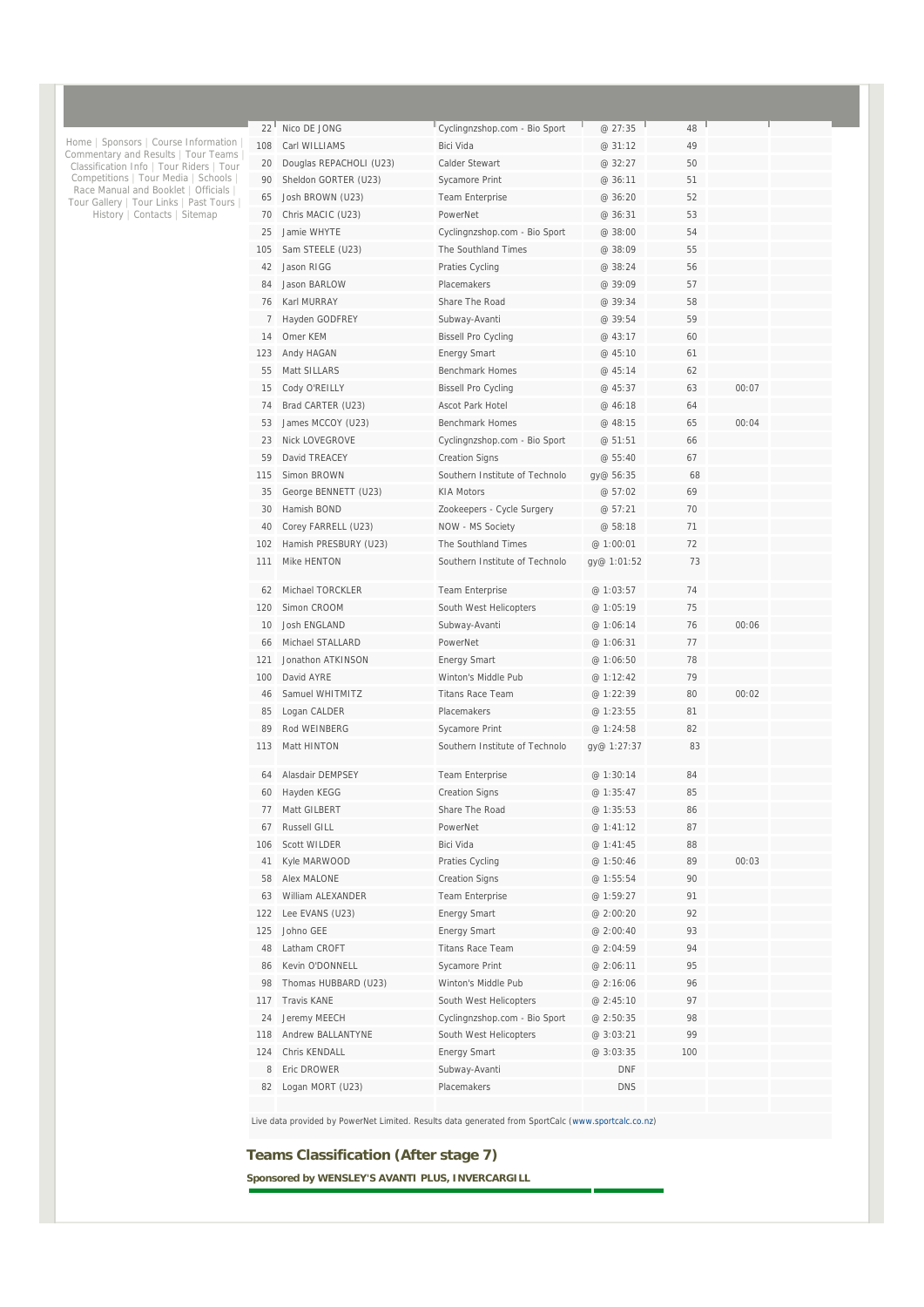| <b>Team Name</b>               | <b>GC Time</b> |
|--------------------------------|----------------|
|                                |                |
|                                |                |
| Zookeepers - Cycle Surgery     | 56:21:42       |
| <b>Bici Vida</b>               | @ 10:25        |
| Colourplus                     | @ 11:06        |
| <b>Ascot Park Hotel</b>        | @ 14:04        |
| <b>KIA Motors</b>              | @23:56         |
| Calder Stewart                 | @ 27:06        |
| <b>Bissell Pro Cycling</b>     | @ 28:16        |
| Share The Road                 | @ 32:14        |
| Jackson Plumbing               | @34:30         |
| The Southland Times            | @ 44:07        |
| Benchmark Homes                | @ 46:36        |
| Praties Cycling                | @50:05         |
| Subway-Avanti                  | @ 51:19        |
| Cyclingnzshop.com - Bio Sport  | @ 52:25        |
| <b>Creation Signs</b>          | @ 1:10:38      |
| <b>Team Enterprise</b>         | @ 1:12:55      |
| PowerNet                       | @ 1:16:25      |
| Sycamore Print                 | @ 1:32:55      |
| Placemakers                    | @ 1:39:35      |
| Southern Institute of Technolo | gy@ 3:07:4     |
| <b>Energy Smart</b>            | @3:25:48       |
| <b>Titans Race Team</b>        | @3:26:41       |
| South West Helicopters         | @5:57:57       |
|                                |                |

Live data provided by PowerNet Limited. Results data generated from SportCalc (www.sportcalc.co.nz)

## **Sprint Ace Classification (after stage 7)**

**Sponsored by HARCOURTS SOUTHLAND** 

|                | No. Rider Name   | <b>Team Name</b>           | <b>Points</b>  |
|----------------|------------------|----------------------------|----------------|
|                |                  |                            |                |
| 75             | Patrick Bevin    | Ascot Park Hotel           | 80             |
| 41             | Kyle Marwood     | Praties Cycling            | 37             |
| 53             | James McCoy      | <b>Benchmark Homes</b>     | 30             |
| 15             | Cody O'Reilly    | <b>Bissell Pro Cycling</b> | 24             |
| 46             | Samuel Whitmitz  | <b>Titans Race Team</b>    | 21             |
| 6              | Gordon McCauley  | Subway-Avanti              | 16             |
| 17             | Ben King         | Calder Stewart             | 14             |
| 76             | Karl Murray      | Share The Road             | 13             |
| 80             | Jack Bauer       | Share The Road             | 13             |
| 71             | Aaron Strong     | Ascot Park Hotel           | 12             |
| 16             | Mark Langlands   | Calder Stewart             | 11             |
| 79             | Romain Fondard   | Share The Road             | 8              |
| 110            | Tom Findlay      | Bici Vida                  | 8              |
| 4              | Logan Hutchings  | Colourplus                 | $\overline{7}$ |
| 12             | Peter Latham     | <b>Bissell Pro Cycling</b> | $\overline{7}$ |
| 95             | Stefan Rothe     | Jackson Plumbing           | $\overline{7}$ |
| 33             | Karl Moore       | <b>KIA Motors</b>          | 6              |
| 61             | Jeremy Yates     | <b>Team Enterprise</b>     | 6              |
| 10             | Josh England     | Subway-Avanti              | 5              |
| 18             | <b>Brad Hall</b> | Calder Stewart             | 5              |
| 29             | Glen Chadwick    | Zookeepers - Cycle Surgery | 5              |
| 11             | Jeremy Vennell   | <b>Bissell Pro Cycling</b> | 4              |
| 55             | Matt Sillars     | <b>Benchmark Homes</b>     | 4              |
| 104            | Michael Vink     | The Southland Times        | 4              |
| 109            | Alex Ray         | Bici Vida                  | 4              |
| 19             | Paul Odlin       | Calder Stewart             | 3              |
| 26             | Heath Blackgrove | Zookeepers - Cycle Surgery | 3              |
| 47             | James Ibrahim    | <b>Titans Race Team</b>    | 3              |
| 59             | David Treacey    | <b>Creation Signs</b>      | 3              |
| 122            | Lee Evans        | <b>Energy Smart</b>        | 3              |
| $\overline{2}$ | Marc Ryan        | Colourplus                 | $\mathfrak{D}$ |
| 3              | Jesse Sergent    | Colourplus                 | $\mathfrak{D}$ |
| $\overline{7}$ | Hayden Godfrey   | Subway-Avanti              | $\mathfrak{D}$ |